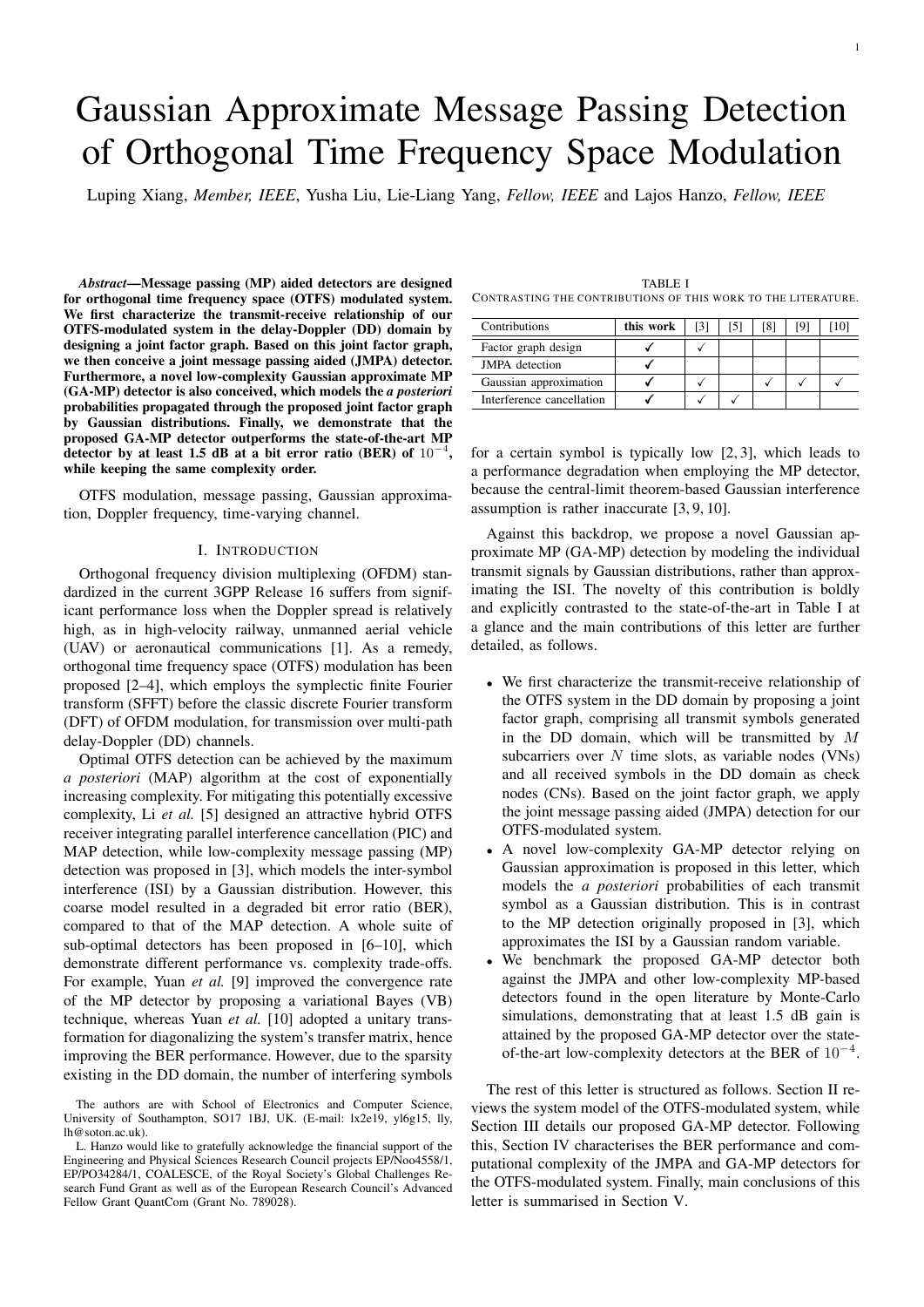#### II. SYSTEM MODEL

In this section, we review the transmitter and receiver model of an OTFS-modulated system, along with the assumptions of this letter.



Fig. 1. Orthogonal time frequency space (OTFS)-modulated system.

When considering an end-to-end communication system employing OTFS modulation, as shown in Fig. 1, we first employ the S-ary amplitude phase modulation (APM) at the transmitter to map the information bits generated in the DD domain to the APM symbol  $x[k, l] \in S$ , where  $k = 0, 1, \dots, N - 1, l = 0, 1, \dots, M - 1$  are the Doppler shift index and delay index in the DD domain, respectively, and  $S$  is the APM symbol set. Then the inverse SFFT (ISFFT) converts the DD domain APM symbol  $x[k, l]$  to the timefrequency (TF) domain, which can be expressed as

$$
X[n, m] = \frac{1}{NM} \sum_{k=0}^{N-1} \sum_{l=0}^{M-1} x[k, l] \exp[j2\pi(\frac{nk}{N} - \frac{ml}{M})],
$$
  
\n
$$
n = 0, \cdots, N-1, m = 0, \cdots, M-1.
$$
 (1)

Then the Heisenberg transform<sup>1</sup> converts the signal to the continuous waveform, giving the transmit signal  $s(t)$ , formulated as

$$
s(t) = \sum_{n=0}^{N-1} \sum_{m=0}^{M-1} X[n, m] \exp[j2\pi m\Delta f(t - nT)] g_{tx}(t - nT),
$$
\n(2)

where  $g_{tx}(t)$  is the pulse shaping filter,  $\Delta f$  is the subcarrier spacing and  $T$  is the symbol duration.

In this letter, we assume that the channel experiences timevarying Rayleigh fading having  $L$  paths, which has a channel impulse response (CIR) of

$$
h(\tau,\nu) = \sum_{\ell=1}^{L} \bar{h}_{\ell} \delta(\tau - \tau_{\ell}) \delta(\nu - \nu_{\ell}), \tag{3}
$$

where  $\tau_{\ell}$  and  $\nu_{\ell}$  are the delay and Doppler shift associated with the  $\ell$ -th path, respectively. Following the conventionally used notations, we define  $\tau_\ell = l_{\tau_\ell} \frac{1}{M \Delta f}$  and  $\nu_\ell = k_{\nu_\ell} \frac{1}{NT}$ , where the integers  $l_{\tau_{\ell}}$  and  $k_{\nu_{\ell}}$  are the delay and Doppler index associated with the  $\ell$ -th path, respectively. Additionally,  $\bar{h}_{\ell}$  follows the Gaussian distribution  $\mathcal{N}_{\mathbb{C}}(0, 1/L)$  with a mean of zero and a variance of  $1/L$ . Then the continuous received signal is given by

$$
r(t) = \int \int h(\tau, \nu) \exp[j2\pi\nu(t-\tau)]s(t-\tau)d\tau d\nu + z(t),\tag{4}
$$

where  $z(t)$  is the complex additive white Gaussian noise (AWGN) with a mean of zero and a variance of  $\sigma^2$ .

<sup>1</sup>Heisenberg transform is the general form of the IFFT for OFDM [3].

At the receiver, we adopt  $g_{rx}(t)$  as the receive filter and transform the received signal to the TF domain by the Wigner transform<sup>2</sup>. By sampling at  $t = nT$  and using  $f = m\Delta f$ , the received samples are given by

$$
Y[n,m] = \int r(t)g_{rx}(t - nT)\exp[-j2\pi m\Delta f(t - nT)]dt.
$$
\n(5)

The corresponding DD domain signal is obtained after the SFFT, as shown in Fig. 1, which can be expressed as

$$
y[k,l] = \frac{1}{NM} \sum_{n=0}^{N-1} \sum_{m=0}^{M-1} Y[n,m] \exp[-j2\pi(\frac{nk}{N} - \frac{ml}{M})].
$$
 (6)

Under the assumption of ideal pulse shaping [11], the vectorial form of the received signal  $y = [y[0, 0], \cdots, y[0, M [1], \cdots, y[N-1, M-1]]^T$  is formulated as

$$
y = \bar{H}x + z, \tag{7}
$$

where  $\mathbf{x} = [x[0, 0], \cdots, x[0, M-1], \cdots, x[N-1, M-1]]^T$ and  $\bar{H} = \sum_{\ell=1}^{L} \bar{h}_{\ell} T^{(\ell)}$  is the  $(NM \times NM)$ -dimensional effective channel matrix in the DD domain, where the element  $T_{p,q}^{(\ell)}$  in the p-th row and q-th column of  $T^{(\ell)}$  is given in (8), where  $n = \lfloor \frac{p}{M} \rfloor$  and  $m = p - nM$ . This also indicates that each row and column of  $\overline{H}$  only has L non-zero values. An example of **H** for 3 DD taps of  $(0, 0), (1, 1), (0, 2)$  can be expressed in (9).

#### III. DETECTION ALGORITHMS

In this section, we detail the optimal MAP detection in Section III-A. Following this, we design our joint factor graph representation for the OTFS system and propose the lowcomplexity GA-MP detector in Section III-B.

#### *A. Maximum a posteriori Detection*

Given the received signal y and  $\bar{H}$  of (9) estimated at the receiver, the optimum MAP detector finds  $\hat{x}$  that maximizes the *a posteriori* probability of the transmitted symbol  $x$ , i.e.,  $Pr(x|y)$  by the full search process, which can be formulated as

$$
\hat{\boldsymbol{x}} = \arg\max_{\boldsymbol{x} \in \mathcal{S}^{NM}} \Pr(\boldsymbol{x}|\boldsymbol{y}). \tag{10}
$$

The u-th element  $x_u$ ,  $0 \le u \le NM-1$  of x may be estimated by maximizing its *a posteriori* probability mass function (PMF). By calculating the marginal of the *a posteriori* PMF function given by (10) with respect to  $x_u$ ,  $0 \le u \le NM - 1$ , we have

$$
\hat{x}_u = \arg\max_{x_u \in \mathcal{S}} \sum_{\pmb{x} \in \mathcal{S}^{NM-1}} \Pr(\pmb{x}|\pmb{y}),\tag{11}
$$

According to Bayes' rule, we have

$$
Pr(\boldsymbol{x}|\boldsymbol{y}) = \frac{Pr(\boldsymbol{y}|\boldsymbol{x})Pr(\boldsymbol{x})}{Pr(\boldsymbol{y})} \propto Pr(\boldsymbol{y}|\boldsymbol{x})Pr(\boldsymbol{x}). \hspace{1cm} (12)
$$

where  $Pr(\mathbf{x}) = \prod_{u=0}^{NM-1} Pr(x_u)$  is the joint *a priori* PMF of all the symbols in the DD domain under the assumption that the transmit signal  $x$  is independent and identically distributed

<sup>&</sup>lt;sup>2</sup>Similar to the Heisenberg transform, the Wigner transform is the general form of the FFT for OFDM [3].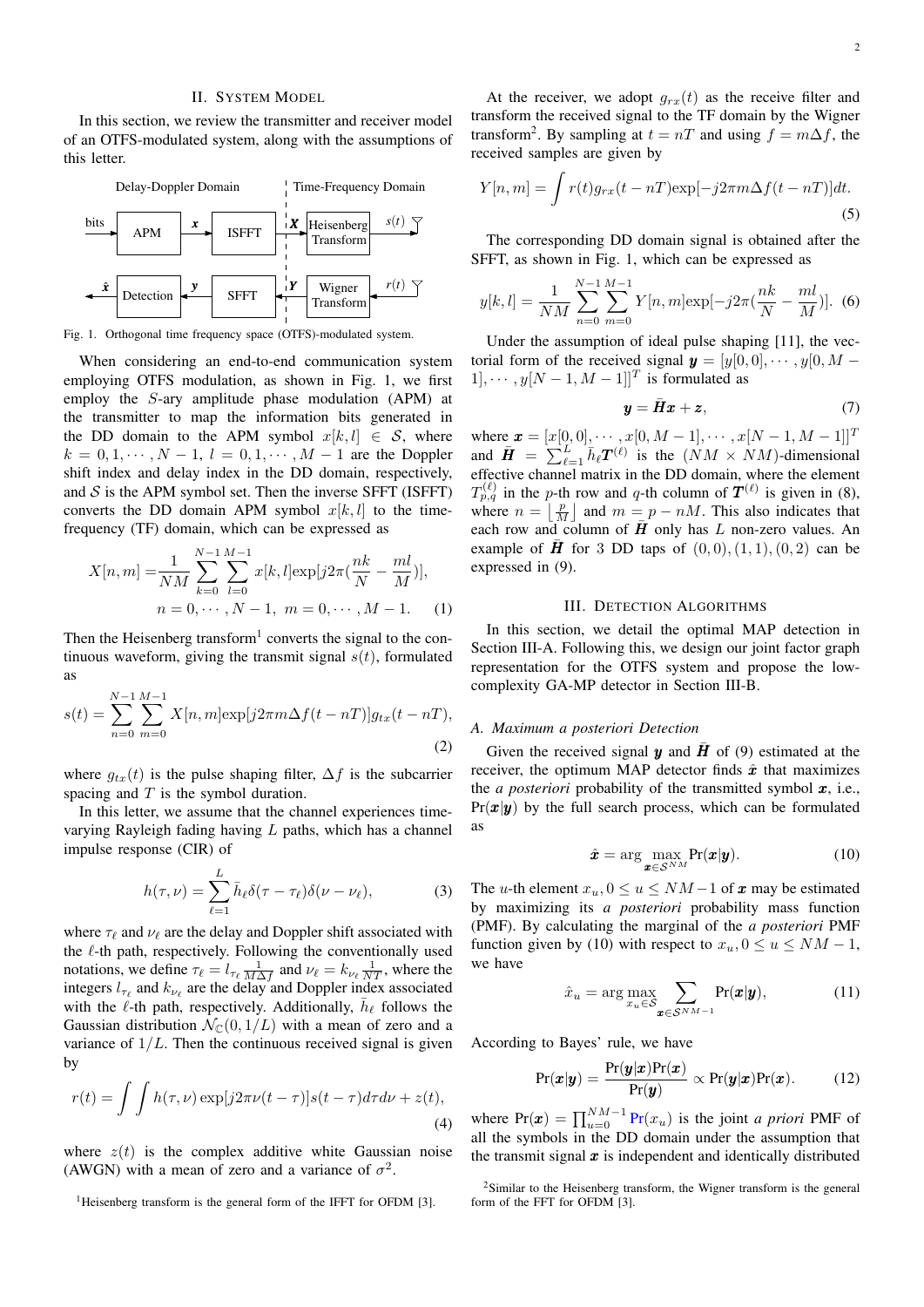$$
T_{p,q}^{(\ell)} = \begin{cases} \exp[-j2\pi \left(\frac{n}{N} - \frac{k_{\nu_{\ell}}([m-l_{\tau_{\ell}}]_M)}{NM}\right)], & \text{if } q = [m-l_{\tau_{\ell}}]_M + M[n-k_{\nu_{\ell}}]_N \text{ and } m < l_{\tau_{\ell}};\\ \exp[j2\pi \frac{k_{\nu_{\ell}}([m-l_{\tau_{\ell}}]_M)}{NM}], & \text{if } q = [m-l_{\tau_{\ell}}]_M + M[n-k_{\nu_{\ell}}]_N \text{ and } m \ge l_{\tau_{\ell}};\\ 0, & \text{otherwise}, \end{cases}
$$
(8)

$$
\bar{H} = \begin{bmatrix} \bar{h}_1 & 0 & \bar{h}_3 & 0 & 0 & \bar{h}_2 \exp(-j2\pi \frac{2}{3}) \\ 0 & \bar{h}_1 & 0 & \bar{h}_3 \exp(-j2\pi \frac{1}{2}) & \bar{h}_2 \exp(-j2\pi \frac{1}{6}) & 0 \\ 0 & \bar{h}_2 & \bar{h}_1 & 0 & \bar{h}_3 & 0 \\ \bar{h}_2 & 0 & 0 & \bar{h}_1 & 0 & \bar{h}_3 \exp(-j2\pi \frac{1}{2}) \\ \bar{h}_3 & 0 & 0 & \bar{h}_2 \exp(-j2\pi \frac{5}{6}) & \bar{h}_1 & 0 \\ 0 & \bar{h}_3 & \bar{h}_2 \exp(-j2\pi \frac{5}{6}) & 0 & 0 & \bar{h}_1 \end{bmatrix}.
$$
 (9)

(i.i.d.) and  $Pr(y) = \sum_{x \in S^{NM}} Pr(y|x)Pr(x)$  is the probability density function (PDF) of the received signal  $y$ .

Furthermore, since the noise vector  $n$  is assumed to be i.i.d. as well, we have

$$
Pr(\boldsymbol{y}|\boldsymbol{x}) = \prod_{j=0}^{NM-1} Pr(y_j|\boldsymbol{x}), \qquad (13)
$$

where  $Pr(y_j | \bm{x})$ ,  $0 \le j \le NM-1$  is the conditional probability of the j-th observation  $y_j$ , given the transmitted signal x. Additionally, following the expression of  $\overline{H}$  in (9), we can see that each symbol has only  $(L-1)$   $(L \ll NM)$  interfering symbols. Hence, by exploiting the sparsity of  $\bar{H}$  in (13) we arrive at

$$
Pr(y_j|\boldsymbol{x}) = Pr(y_j|\boldsymbol{x}_{[j]}),
$$
\n(14)

where  $[j]$  represents the column index set of the L non-zero elements in the j-th row of  $\vec{H}$ . Furthermore, by combining (12), (13), and (14) into (11) and removing all unnecessary constant scalars, we arrive at:

$$
\hat{x}_u = \arg \max_{x_u \in \mathcal{S}} \sum_{\boldsymbol{x} \in \mathcal{S}^{L(L-1)}, x_u} \Pr(\boldsymbol{x}) \prod_{j \in \mathcal{V}_u} \Pr(y_j | \boldsymbol{x}_{[j]}) , \quad (15)
$$

where  $V_u$  is the non-zero index set for the u-th column of  $H$ and Pr  $(y_j|\boldsymbol{x}_{[j]})$  is formulated as

$$
\Pr(y_j|\boldsymbol{x}_{[j]}) = \frac{1}{\sqrt{2\pi}\sigma} \exp\left(-\frac{1}{2\sigma^2} |y_j - \bar{\boldsymbol{H}}_{[j]}\boldsymbol{x}_{[j]}|^2\right). \quad (16)
$$

Observe from (15) that the detection complexity of this MAP algorithm is  $\mathcal{O}(|\mathcal{S}|^{L(L-1)}NM)$ , which is unaffordable for large-scale OTFS-modulated systems. Hence, low-complexity detection is required for practical system implementations.

## *B. Gaussian Approximate Message Passing (GA-MP) Detection*

Before we discuss our GA-MP detection, we propose our joint factor graph design tailored for the OTFS system. In contrast to the factor graph that was used for representing mmWave channels in the TF domain [12, 13], we illustrate the input-output relationship of the channel in the DD domain. We commence by mapping our  $u$ -th non-zero DD-domain signal  $x_u$  to the u-th variable node (VN). Similarly, the received signal  $y_i$  can be treated as the j-th check node (CN). Considering the example of  $\bar{H}$  in (9), the factor graph representing the connections between the received signal  $y$  and the DD-domain transmitted signal  $x$  is demonstrated in Fig. 2, where we have  $MN = 6$  and  $L = 3$ . In this example, the connections between the VNs and CNs indicate the positions of non-zero elements in (9). For example, the 1-st VN in Fig. 2 is connected to the 1-st, 4-th and 5-th CNs, which corresponds to the non-zero positions of the first column in the matrix  $H$ given by (9).



Fig. 2. An example of joint factor graph representation as (9) of an OTFS system with  $MN = 6$  and  $L = 3$ .

Based on the joint factor graph, we can simultaneously calculate the messages of all  $x$  exchanged via the edges of the factor graph, rather than modelling the interference imposed by other symbols as a Gaussian random variable, which is referred to as the MP detection in [3, 6].

As shown in Fig. 2, each VN  $u / CN$  *j* is connected to L CNs/ VNs. Hence, we can define an index set  $V_u$ comprising the CNs that have connections to VN  $u$  as  $\mathcal{V}_u = \{j : 0 \leq j \leq N M - 1, \overline{H}_{j,u} \neq 0\}$ . Similarly, an index set  $C_i$  representing the connections to CN j can be defined as  $C_j = \{u : 0 \leq u \leq NM - 1, \bar{H}_{j,u} \neq 0, \}.$ 

Following the factor graph and the principles of the sumproduct algorithm [14, 15], the information transmitted from CN  $j$  to VN  $u$  is the sum of all CNs that have connections to VN  $u$ , which can be expressed as

$$
\delta_{j \to u}^{(x_u, i)} = \sum_{\mathbf{x}_{[j]} \in \mathcal{S}^{L-1}, x_u} \left( \prod_{x'_u \in \mathbf{x}_{[j]}\setminus x_u} \eta_{u \to j}^{(x'_u, i-1)} \right) \Pr(y_j | \mathbf{x}_{[j]}),
$$
  

$$
j = 0, 1, \cdots, NM - 1, u = 0, 1, \cdots, NM - 1,
$$
\n(17)

where  $Pr(y_i | \boldsymbol{x}_{[i]})$  is given in (16). By contrast, the information conveyed from VN  $u$  to CN  $j$  is the product of the information collected from the VNs connected to CN  $j$  excluding VN  $u$ , which can be expressed as

$$
\eta_{u \to j}^{(x_u, i)} = \varepsilon_{u \to j} \prod_{j' \in \mathcal{V}_u \setminus j} \delta_{j' \to u}^{(x_u, i)}, \nj = 0, 1, \cdots, NM - 1, u = 0, 1, \cdots, NM - 1.
$$
\n(18)

Observe from (17) that the complexity order of JMPA detection is  $O(|\mathcal{S}|^L NM)$ , which increases exponentially with the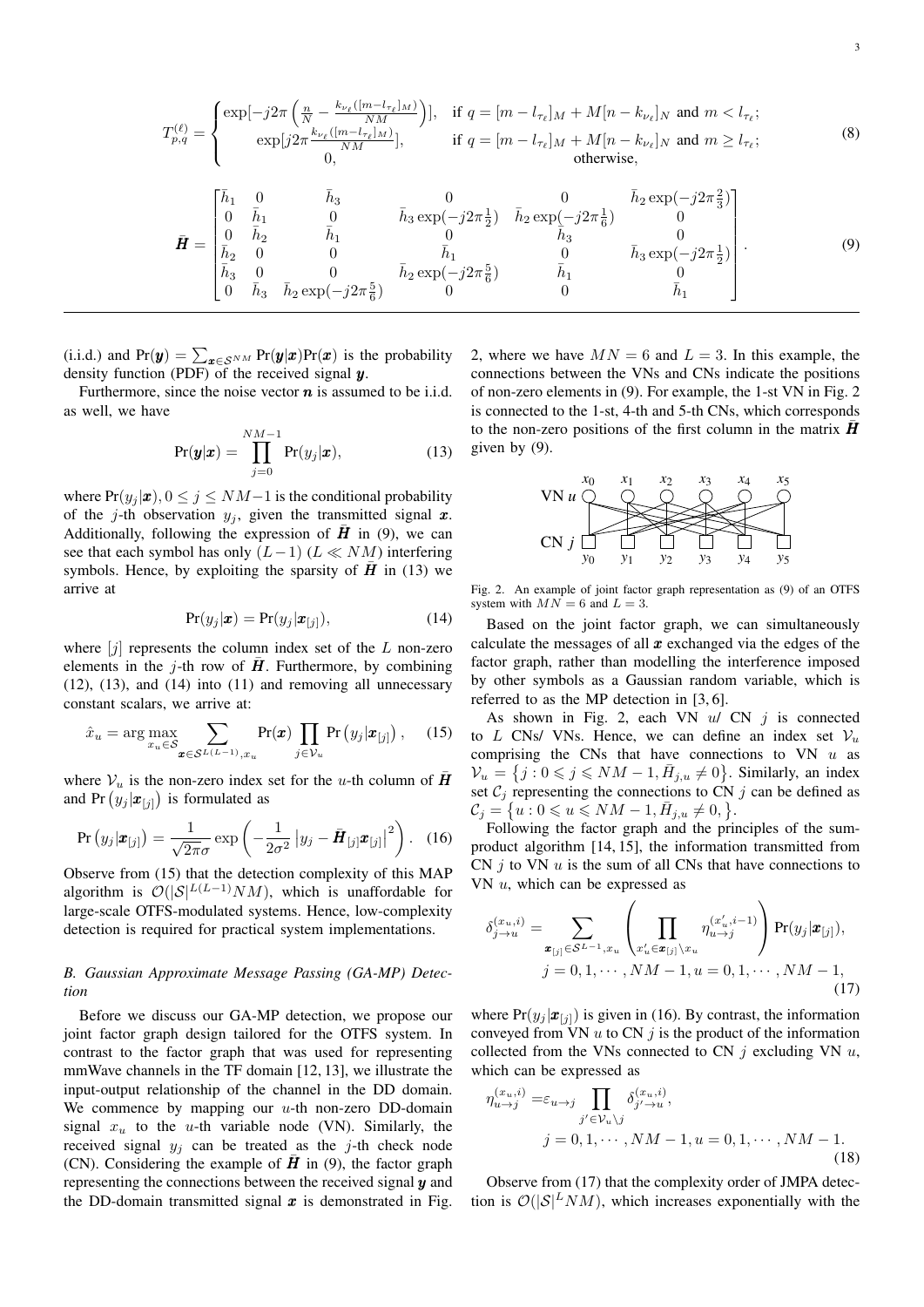increase of L. Hence, with the objective of further reducing the detection complexity, we approximate the downward oriented information  $\eta_{u \to j}^{(x_u, i-1)}$  transmitted from the VN u to the CN j in the  $(i-1)$ -th iteration by the Gaussian function  $\hat{\eta}_{u \to j}^{(x_u, i-1)}$ , which can be expressed as

$$
\eta_{u \to j}^{(x_u, i-1)} = \mathcal{N}_{\mathbb{C}} \left( x_u; \mu_{u \to j}^{(i-1)}, \sigma_{u \to j}^{(i-1)} \right),\tag{19}
$$

where  $\mu_{u \to j}^{(i-1)}$  and  $\sigma_{u \to j}^{(i-1)}$  are the mean and variance of the Gaussian variable  $x_u$ . The corresponding expression of  $\mu_{u \to j}^{(i-1)}$ and  $\sigma_{u \to j}^{(i-1)}$  will be detailed later in this section.

Then, the upward-oriented information  $\delta_{j \to u}^{(x_u,i)}$  conveyed from the CN  $i$  to the VN u in the *i*-th iteration can also be approximated by a Gaussian function expressed as

$$
\delta_{j \to u}^{(x_u, i)} = \mathcal{N}_{\mathbb{C}} \left( \bar{H}_{j, u} x_u; \alpha_{j \to u}^{(i)}, \beta_{j \to u}^{(i)} \right), \tag{20}
$$

where the mean is  $\alpha_{j \to u}^{(i)} = y_j - \sum_{u' \in C_j \setminus u} \left( \bar{H}_{j, u'} \mu_{u' \to j}^{(i)} \right)$  and the variance is  $\beta_{j \to u}^{(i)} = \sigma^2 + \sum_{u' \in C_j \setminus u} |\bar{H}_{j,u'}|$  $^{2} \sigma_{u' \to j}^{(i)}$  [16].

Later,  $\eta_{u \to j}^{(x_u, i)}$  is updated by the values  $\delta_{j \to u}^{(x_u, i)}$  obtained in the  $i$ -th inner iteration as follows

$$
\eta_{u \to j}^{(x_u, i)} = \varepsilon_{u \to j} \prod_{j' \in \mathcal{V}_u \setminus j} \delta_{j' \to u}^{(x_u, i)},\tag{21}
$$

where  $\varepsilon_{u\to j}$  is the normalisation factor ensuring that  $\sum_{x_u \in \mathcal{S}} \eta_{u \to j}^{(x_u, i)} = 1.$ 

Upon substituting  $(20)$  into  $(21)$ , we have

$$
\eta_{u \to j}^{(x_u, i)} = \frac{\mathcal{N}_{\mathbb{C}}\left(x_u; \xi_{u \to j}^{(i)}, \gamma_{u \to j}^{(i)}\right)}{\sum_{x_u \in \mathcal{S}} \mathcal{N}_{\mathbb{C}}\left(x_u; \xi_{u \to j}^{(i)}, \gamma_{u \to j}^{(i)}\right)},\tag{22}
$$

where

$$
\xi_{u \to j}^{(i)} = \gamma_{u \to j}^{(i)} \sum_{j' \in \mathcal{V}_u \backslash j} \frac{\bar{H}_{j',u}^* \alpha_{j' \to u}^{(i)}}{\beta_{j' \to u}^{(i)}},
$$
(23)

$$
\gamma_{u \to j}^{(i)} = \left(\sum_{j' \in \mathcal{V}_u \backslash j} \frac{|\bar{H}_{j',u}|^2}{\beta_{j' \to u}^{(i)}}\right)^{-1}.\tag{24}
$$

Additionally, for improving the overall detection performance by controlling the convergence rate, we apply a damping factor  $d (d \in (0, 1])$  before proceeding to the next iteration, which can be expressed as

$$
\bar{\eta}_{u \to j}^{(x_u, i)} = d \cdot \eta_{u \to j}^{(x_u, i)} + (1 - d) \cdot \bar{\eta}_{u \to j}^{(x_u, i-1)}.
$$
 (25)

Let us now discuss the expressions of  $\eta_{u \to j}^{(x_u, i)}$ . A popular technique of finding the GA of  $\eta_{u \to j}^{(x_u,i)}$  is to minimize the inclusive Kullback-Leibler (KL) divergence of  $KL(\eta_{u \to j}^{(x_u,i)} \mid \hat{\eta}_{u \to j}^{(x_u,i)})$  [9, 17], which gives the expression of  $\mu_{u\to j}^{(i)}$  and  $\sigma_{u\to j}^{(i)}$  as

$$
\mu_{u \to j}^{(i)} = \sum_{x_u \in S} x_u \cdot \bar{\eta}_{u \to j}^{(x_u, i)},\tag{26}
$$

$$
\sigma_{u \to j}^{(i)} = \sum_{x_u \in \mathcal{S}} |x_u|^2 \bar{\eta}_{u \to j}^{(x_u, i)} - |\mu_{u \to j}^{(i)}|^2.
$$
 (27)

Furthermore, the *a posteriori* probability  $\eta_u^{(x_u,i)}$  before damping is expressed as

$$
\eta_u^{(x_u,i)} = \frac{\mathcal{N}_{\mathbb{C}}\left(x_u; \xi_u^{(i)}, \gamma_u^{(i)}\right)}{\sum_{x_u \in \mathcal{S}} \mathcal{N}_{\mathbb{C}}\left(x_u; \xi_u^{(i)}, \gamma_u^{(i)}\right)},\tag{28}
$$

where  $\xi_u^{(i)} = \gamma_u^{(i)} \sum_{j \in \mathcal{V}_u}$  $\bar{H}_{j,u}^* \alpha_{j\rightarrow u}^{(i)}$  $\int_{\beta}^{\pi} u \frac{\alpha_{j \to u}^{(v)}}{\beta_{j \to u}^{(i)}}$  and  $\gamma_u^{(i)}$  =  $\Big(\sum_{j\in\mathcal{V}_u}$  $|\bar{H}_{j,u}|^2$  $\beta_{j\rightarrow u}^{(i)}$  $\bigg)^{-1}$ .

In order to mitigate the ISI and reduce the detection complexity, we set a threshold  $\epsilon \in (0,1]$  for  $\bar{\eta}_u^{(x_u,i)}$ . When  $\bar{\eta}_u^{(x_u,i)} > \epsilon$ , we stop updating  $\bar{\eta}_u^{(x_u,i)}$  in the following iterations and treat the corresponding detected  $\hat{x}_{u}^{(i)}$  as the final detection result. By contrast, a lower  $\epsilon$  may significantly reduce the complexity but it also leads to error propagation. Based on our experiments, we select  $\epsilon = 0.99$  in our simulations, which shows a good BER vs. complexity trade-off.

Now, based on (19) to (28), we observe that the complexity order of the GA-MP detection becomes  $\mathcal{O}(|\mathcal{S}| LNM)$ .

### IV. RESULTS

In this section, we characterize the BER performance and computational complexity of our proposed GA-MP detector under different system set-ups in Sections IV-A and IV-B, respectively, using the parameters of Table II.

| <b>TABLE II</b>              |  |  |  |  |  |  |
|------------------------------|--|--|--|--|--|--|
| <b>SIMULATION PARAMETERS</b> |  |  |  |  |  |  |

| Parameters                                                            | <b>Values</b> |
|-----------------------------------------------------------------------|---------------|
| Carrier frequency                                                     | 4 GHz         |
| No. of subcarriers $(M)$                                              | 16            |
| No. of OTFS symbols $(N)$                                             |               |
| Maximum delay index $(l_{\tau_{\text{max}}})$                         | $\mathbf{3}$  |
| Doppler index range $([-k_{\nu_{\text{max}}}, k_{\nu_{\text{max}}}])$ | $[-3,3]$      |
| Velocity                                                              | 150, 300 Kmph |
| No. of Paths $(L)$                                                    | 4,8           |
| Damping factor $(d)$                                                  | 0.5           |
| No. of iterations $(I)$                                               | 10            |
|                                                                       |               |

Specifically, we consider an OTFS-modulated system operating at 4 GHz frequency band and  $M = 16$  subcarriers are employed for all simulations in this section. Since the focus of this short letter is on detector design, we assume that the channel state information (CSI) has been perfectly estimated at the receiver. The channel estimation techniques that have been proposed for OFDM systems relying on signal processing in the TF domain can also be readily extended for estimating the DD-domain channel for OTFS system [18, 19]. Additionally, the Doppler index of the  $\ell$ -th path is generated with equal probabilities from the set  $[-k_{\nu_{\text{max}}}, k_{\nu_{\text{max}}}]$ , while the delay index set is  $[1, l_{\tau_{\text{max}}}]$  and  $l_{\tau_1} = 0$ . The damping factor of  $d = 0.5$  is selected by trivial experiments and is employed for all MP-based detectors considered in this work. The number of iterations employed for all MP-based detectors is fixed at  $I = 10.$ 

#### *A. BER Performance*

We commence by comparing the BER performance of our proposed GA-MP to that of various low-complexity state-ofthe-art OTFS detectors. Specifically, Fig. 3 shows the BER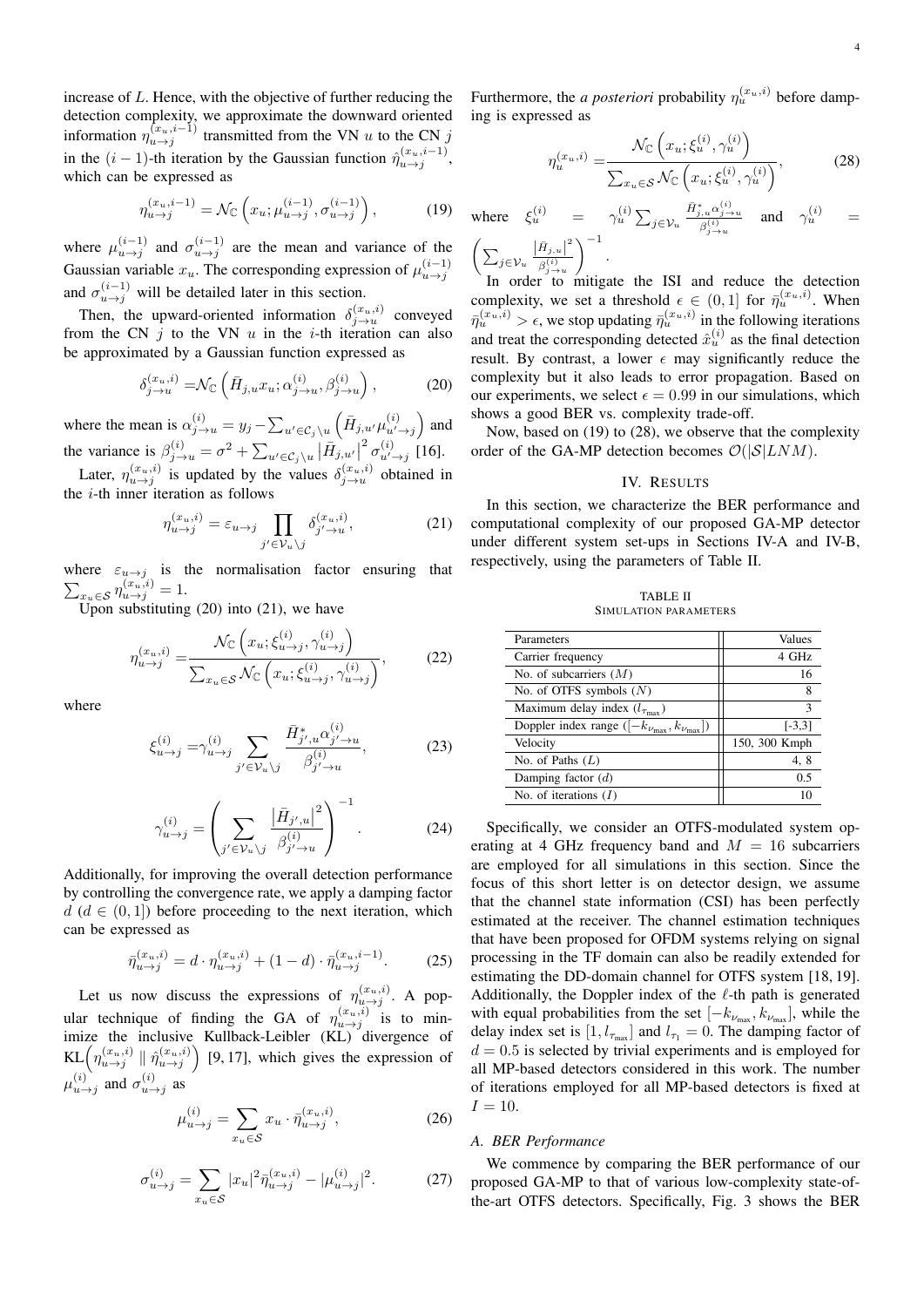

Fig. 3. BER comparison of the MMSE [7], MP [3], VB-MP [9], JMPA and the proposed GA-MP detection for the OTFS-modulated system communicating over time-varying Rayleigh fading channels having  $L = 4$  paths in the DD domain, where the mobile speed is 150 Kmph.



Fig. 4. BER comparison of the MMSE [7], MP [3], VB-MP [9] and the proposed GA-MP detection for the OTFS-modulated system communicating over time-varying Rayleigh fading channels having  $L = 8$  paths in the DD domain, where the mobile speed is 150 Kmph.

performance of the MMSE [7], MP [3], VB-MP [9], JMPA and the proposed OTFS GA-MP detectors for  $L = 4$  paths in the TF domain. Furthermore, the conventional MMSE OFDM detector is also included in Fig. 3 as a benchmark. We can see that the JMPA detector achieves the best BER performance among these detectors, since this relies on the exact calculation of the *a posteriori* probabilities exchanged within the factor graph. Furthermore, the BER performance of our GA-MP detector approaches that of the JMPA detector and outperforms all the other state-of-the-art low-complexity detectors.

Furthermore, when the number of paths L increases from 4 to 8, the complexity of the JMPA detector, which increases exponentially with  $L$ , becomes unaffordable. By contrast, the low-complexity detectors including the MMSE [7], MP [3], VB-MP [9] and our proposed GA-MP detector can reliably detect the received OTFS signal. Hence, Fig. 4 characterizes the BER performance of the above-mentioned detectors, among which our proposed GA-MP detector still achieves the best BER performance.

By comparing Figs. 3 and 4, we can observe a 1.5 dB SNR gain at the BER of 10<sup>−</sup><sup>4</sup> when the number of channel paths



Fig. 5. BER comparison of the MMSE [7], MP [3], VB-MP [9], JMPA and the proposed GA-MP detection for the OTFS-modulated system communicating over time-varying Rayleigh fading channels having  $L = 4$  paths in the DD domain, where the mobile speed is 300 Kmph.

in the DD domain increases from  $L = 4$  to 8 and when the GA-MP detection is employed. This is because a higher L leads to a denser factor graph, hence the decision of each VN is determined by a higher number of CNs of the factor graph. Hence, a higher  $L$  in the DD domain also enhances the system's BER performance, albeit at the cost of a higher detection complexity.

Finally, Fig. 5 investigates the BER performance of the OTFS system employing above-mentioned detectors a higher mobile speed of 300 Kmph, with the rest parameters being the same as in Fig. 3. By comparing Fig. 5 to Fig. 3, we can see a slight performance degradation for the higher mobile speed of 300 Kmph, due to higher Doppler frequency. For example, when the proposed GA-MP detector is employed, only less than 1 dB erosion is observed, showing a promising potential of high-speed communication scenarios in the next generation communication networks, such as air-to-air and air-to-space communications.

#### *B. Complexity*

Now we compare the complexity of the MP-based detectors mentioned above in terms of the number of floating point operations (FLOPs) required per iteration. The computational complexity of the JMPA detector is mainly determined by the VN update of (17) and CN update of (18). Following the analysis of [20], the number of FLOPs required to perform JMPA detection in each iteration is expressed as

$$
C_{\text{JMPA}} = NML[(7L-1)|S|^{L} + (L-1)|S|].
$$
 (29)

We can see that the increase of  $L$  will lead to an exponential escalation of  $C_{\text{IMPA}}$ . By contrast, the number of FLOPs required by the MP detector of [3] per iteration is expressed as

$$
C_{\rm MP} = 27|S|NML + 4MNL.
$$
 (30)

Note that we did not consider the employment of the threshold  $\epsilon$  and the damping factor d for focusing on the dominant steps of the detection process.

Finally, the detection complexity of the GA-MP detector is dominated by the computation of the VN update of (22) and